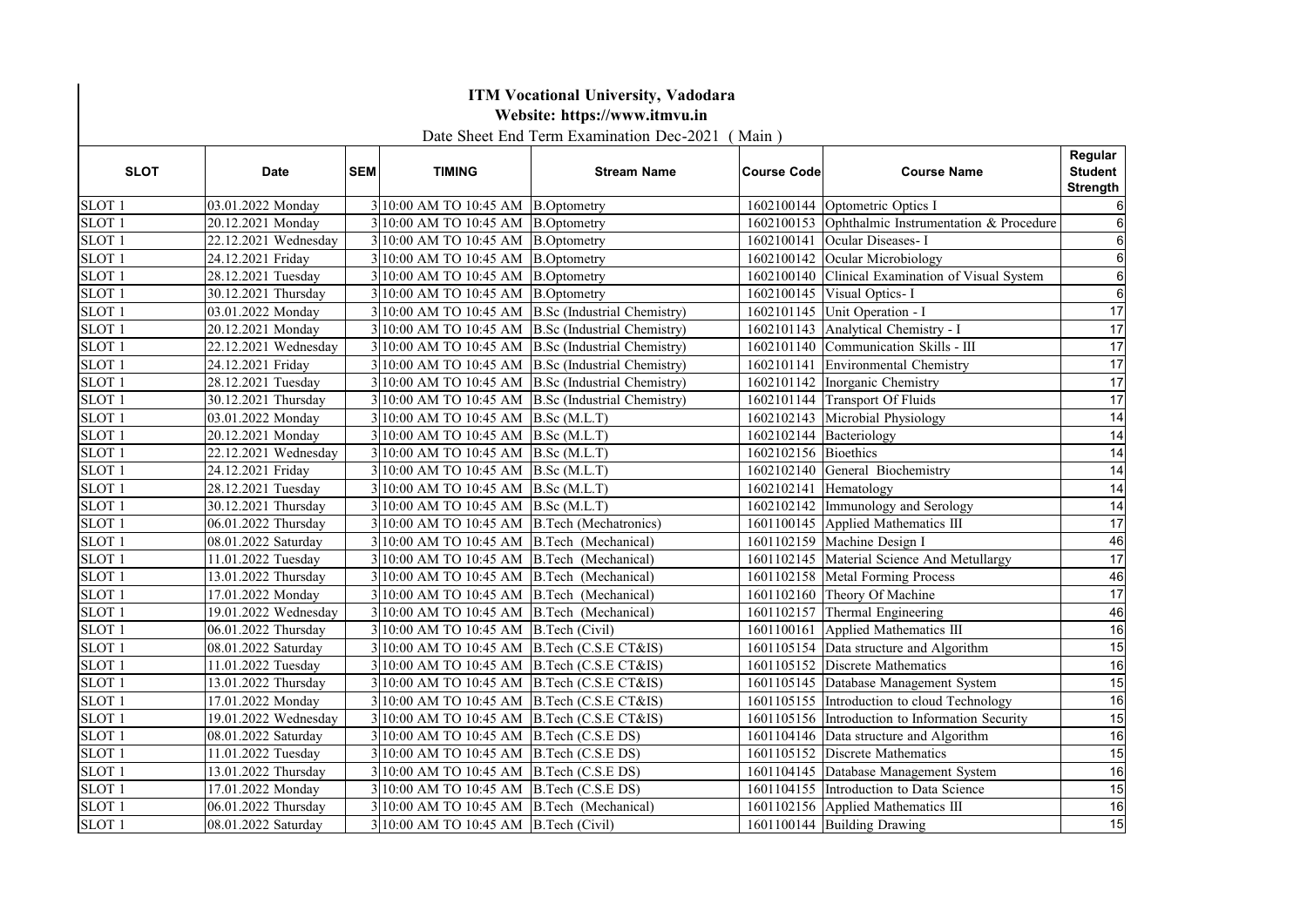| SLOT <sub>1</sub> | 11.01.2022 Tuesday   | 3 10:00 AM TO 10:45 AM B.Tech (Civil)        |                                                      | 1601100142 Civil Engeering-Social & Global Impact  | 16 |
|-------------------|----------------------|----------------------------------------------|------------------------------------------------------|----------------------------------------------------|----|
| SLOT <sub>1</sub> | 13.01.2022 Thursday  | 3 10:00 AM TO 10:45 AM B.Tech (Civil)        |                                                      | 1601100162 Fluid Mechanics                         | 16 |
| SLOT <sub>1</sub> | 17.01.2022 Monday    | 3 10:00 AM TO 10:45 AM B.Tech (Civil)        |                                                      | 1601100160 Materials Testing & Evaluation          | 16 |
| SLOT <sub>1</sub> | 19.01.2022 Wednesday | 3 10:00 AM TO 10:45 AM B.Tech (Civil)        |                                                      | 1601100159 Structural Mechanics                    | 13 |
| SLOT <sub>1</sub> | 23.12.2021 Thursday  | 3 10:00 AM TO 10:45 AM BCA CTIS              |                                                      | 1601107146 Business Communication & Presentation   |    |
| SLOT <sub>1</sub> | 29.12.2021 Wednesday | 3 10:00 AM TO 10:45 AM BCA CTIS              |                                                      | 1601107140 Cloud Computing                         | 13 |
| SLOT <sub>1</sub> | 08.01.2022 Saturday  | 3 10:00 AM TO 10:45 AM B.Tech (Mechatronics) |                                                      | 1601103143 Digital Electronics                     |    |
| SLOT <sub>1</sub> | 11.01.2022 Tuesday   | 3 10:00 AM TO 10:45 AM B.Tech (Mechatronics) |                                                      | 1601103154 Electrical Machines                     | 13 |
| SLOT <sub>1</sub> | 13.01.2022 Thursday  | 3 10:00 AM TO 10:45 AM B.Tech (Mechatronics) |                                                      | 1601103149 Fundamental of Machine Design and Drav  |    |
| SLOT <sub>1</sub> | 17.01.2022 Monday    | 3 10:00 AM TO 10:45 AM B.Tech (Mechatronics) |                                                      | 1601103160 Material Technology                     | 13 |
| SLOT <sub>1</sub> | 19.01.2022 Wednesday | 3 10:00 AM TO 10:45 AM B.Tech (Mechatronics) |                                                      | 1601103144 Thermal Engineering                     |    |
| SLOT <sub>2</sub> | 05.01.2022 Wednesday | 3 11:45 AM TO 12:30 PM                       | <b>BBA</b>                                           | 1603100155 Service Marketing                       | 13 |
| SLOT <sub>2</sub> | 07.01.2022 Friday    | 3 11:45 AM TO 12:30 PM BBA                   |                                                      | 1603100156 Business Ethics and values              |    |
| SLOT <sub>2</sub> | 10.01.2022 Monday    | 3 11:45 AM TO 12:30 PM                       | <b>BBA</b>                                           | 1603100152 Financial Market                        |    |
| SLOT <sub>2</sub> | 12.01.2022 Wednesday | 3 11:45 AM TO 12:30 PM BBA                   |                                                      | 1603100153 Human Resource Development              |    |
| SLOT <sub>2</sub> | 15.01.2022 Saturday  | 3 11:45 AM TO 12:30 PM                       | <b>BBA</b>                                           | 1603100154 Supply Chain Management                 |    |
| SLOT <sub>2</sub> | 18.01.2022 Tuesday   | 3 11:45 AM TO 12:30 PM BBA                   |                                                      | 1603100157 Computer Application in Business        |    |
| SLOT <sub>1</sub> | 04.01.2022 Tuesday   | 3 10:00 AM TO 10:45 AM BCA CTIS              |                                                      | 1601107143 Server Administration                   |    |
| SLOT <sub>1</sub> | 21.12.2021 Tuesday   | 3 10:00 AM TO 10:45 AM BCA CTIS              |                                                      | 1601107144 Storage and Data Center                 |    |
| SLOT <sub>1</sub> | 27.12.2021 Monday    | 3 10:00 AM TO 10:45 AM BCA CTIS              |                                                      | 1601107142 Client Side Scripting                   | 15 |
| SLOT <sub>1</sub> | 31.12.2021 Friday    | 3 10:00 AM TO 10:45 AM BCA CTIS              |                                                      | 1601107141 Information Security                    | 18 |
| SLOT <sub>1</sub> | 06.01.2022 Thursday  | 3 10:00 AM TO 10:45 AM B.Tech (C.S.E CT&IS)  |                                                      | 1601105153 Computer Organization & Architecture    | 10 |
| SLOT <sub>1</sub> | 06.01.2022 Thursday  | 3 10:00 AM TO 10:45 AM B.Tech (C.S.E DS)     |                                                      | 1601105153 Computer Organization & Architecture    | 18 |
| SLOT <sub>1</sub> | 06.01.2022 Thursday  | 3 10:00 AM TO 10:45 AM BCA CTIS              |                                                      | 1601107145 Software Engineering                    | 11 |
| SLOT <sub>2</sub> | 20.12.2021 Monday    |                                              | 3 11:45 AM TO 12:30 PM   M.SC (Industrial Chemistry) | 1602300352 Pharmaceutical Technology - II          |    |
| SLOT <sub>2</sub> | 22.12.2021 Wednesday |                                              | 3 11:45 AM TO 12:30 PM M.SC (Industrial Chemistry)   | 1602300353 Intellectual Property Rights            |    |
| SLOT <sub>2</sub> | 24.12.2021 Friday    |                                              | 3 11:45 AM TO 12:30 PM M.SC (Industrial Chemistry)   | 1602300351 Petrochemical Technology - II           |    |
| SLOT <sub>2</sub> | 28.12.2021 Tuesday   |                                              | 3 11:45 AM TO 12:30 PM M.SC (Industrial Chemistry)   | 1602300354 Professional Communication Skills       |    |
| SLOT <sub>2</sub> | 30.12.2021 Thursday  |                                              | 3 11:45 AM TO 12:30 PM M.SC (Industrial Chemistry)   | 1602300350 Natural Product Chemistry - II          |    |
| SLOT <sub>2</sub> | 20.12.2021 Monday    | 3 11:45 AM TO 12:30 PM M.SC (MLT)            |                                                      | 1602301351 Cytogenetics and Molecular Diagnosis    |    |
| SLOT <sub>2</sub> | 22.12.2021 Wednesday | 3 11:45 AM TO 12:30 PM M.SC (MLT)            |                                                      | 1602301350 Advanced Immunology                     |    |
| SLOT <sub>2</sub> | 24.12.2021 Friday    | 3 11:45 AM TO 12:30 PM M.SC (MLT)            |                                                      | 1602301352 Advanced Microbiology                   |    |
| SLOT <sub>2</sub> | 28.12.2021 Tuesday   | 3 11:45 AM TO 12:30 PM M.SC (MLT)            |                                                      | 1602300354 Professional Communication Skills       |    |
| SLOT <sub>2</sub> | 30.12.2021 Thursday  | 311:45 AM TO 12:30 PM                        | M.SC (MLT)                                           | 1602301354 Research Methodology                    |    |
| SLOT <sub>2</sub> | 03.01.2022 Monday    | 3 11:45 AM TO 12:30 PM                       | <b>MBA</b> Finance                                   | 1702401351 Business Ethics and Corporate Governanc |    |
| SLOT <sub>2</sub> | 05.01.2022 Wednesday | 3 11:45 AM TO 12:30 PM                       | <b>MBA</b> Finance                                   | 1603301350 Strategic Management                    |    |
| SLOT <sub>2</sub> | 07.01.2022 Friday    | 3 11:45 AM TO 12:30 PM MBA Finance           |                                                      | 1702401357 Corporate tax Planning                  | 17 |
| SLOT <sub>2</sub> | 10.01.2022 Monday    | 3 11:45 AM TO 12:30 PM                       | <b>MBA</b> Finance                                   | 1702401353 Corporate Restructuring and Valuation   |    |
| SLOT <sub>2</sub> | 12.01.2022 Wednesday | 3 11:45 AM TO 12:30 PM MBA Finance           |                                                      | 1702401727 Investment Banking                      | 17 |
| SLOT <sub>2</sub> | 15.01.2022 Saturday  | 3 11:45 AM TO 12:30 PM                       | <b>MBA</b> Finance                                   | 1702401352 International Financial Management      |    |
| SLOT <sub>2</sub> | 18.01.2022 Tuesday   | 3 11:45 AM TO 12:30 PM                       | <b>MBA</b> Finance                                   | 1702401354 Treasury and Forex Management           | 17 |
| SLOT <sub>2</sub> | 03.01.2022 Monday    | 3 11:45 AM TO 12:30 PM MBA HR                |                                                      | 1702401351 Business Ethics and Corporate Governanc | 16 |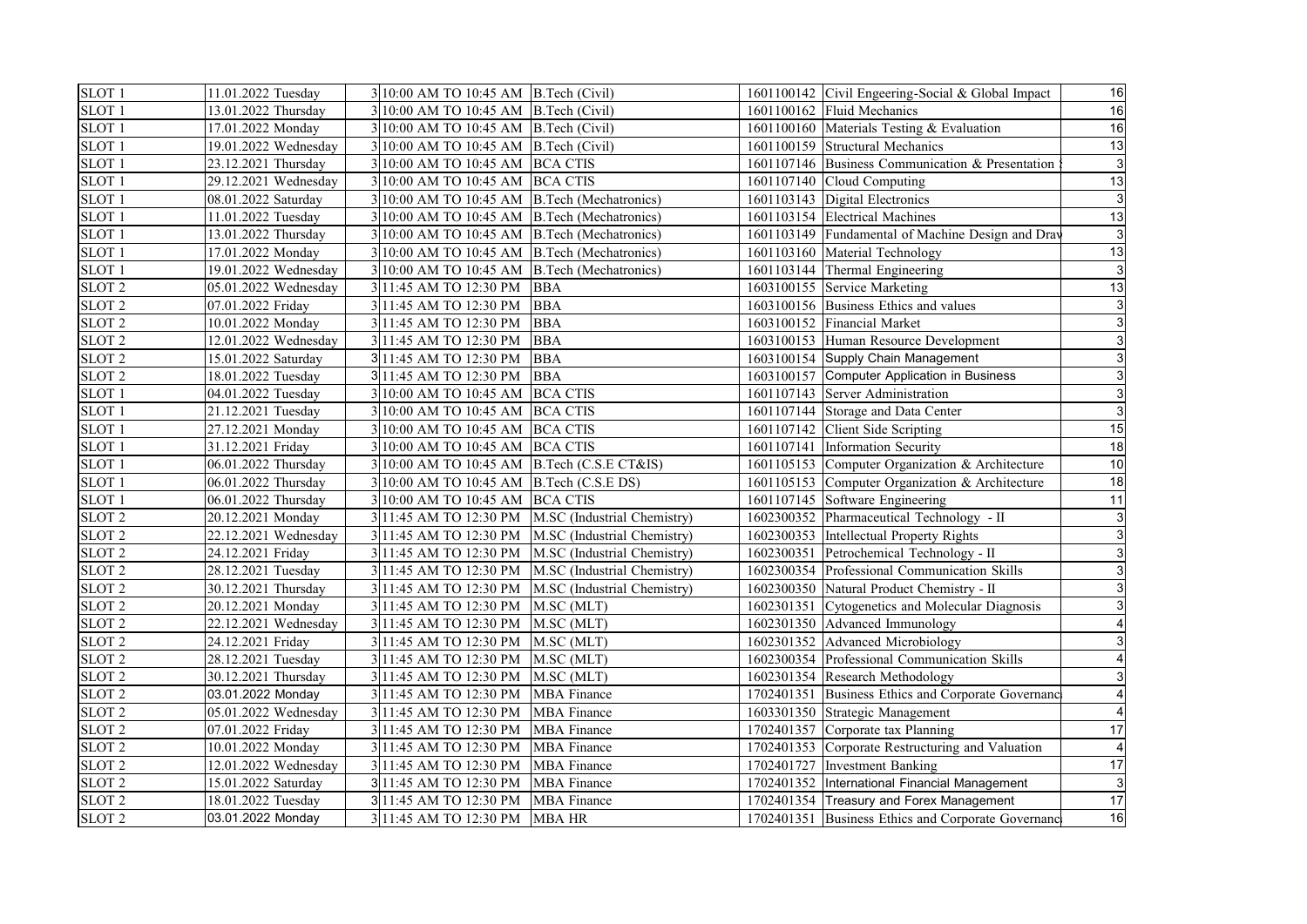| SLOT <sub>2</sub> | 05.01.2022 Wednesday | 3 11:45 AM TO 12:30 PM MBA HR                    |                      |                     | 1603301350 Strategic Management                      | 17              |
|-------------------|----------------------|--------------------------------------------------|----------------------|---------------------|------------------------------------------------------|-----------------|
| SLOT <sub>2</sub> | 07.01.2022 Friday    | 311:45 AM TO 12:30 PM                            | <b>MBA HR</b>        |                     | 1603303354 Employee Relation                         | 16              |
| SLOT <sub>2</sub> | 10.01.2022 Monday    | 3 11:45 AM TO 12:30 PM                           | <b>MBA HR</b>        |                     | 1603303350 Change Management & Organizational De     | 17              |
| SLOT 2            | 12.01.2022 Wednesday | 3 11:45 AM TO 12:30 PM                           | <b>MBA HR</b>        |                     | 1603303356 Personal Tax Planning                     | 16              |
| SLOT <sub>2</sub> | 15.01.2022 Saturday  | 3 11:45 AM TO 12:30 PM                           | <b>MBA HR</b>        |                     | 1603303367 HR Analytics                              | 15              |
| SLOT <sub>2</sub> | 03.01.2022 Monday    | 3 11:45 AM TO 12:30 PM                           | <b>MBA</b> Marketing |                     | 1702401351 Business Ethics and Corporate Governanc   | 16              |
| SLOT <sub>2</sub> | 05.01.2022 Wednesday | 3 11:45 AM TO 12:30 PM                           | <b>MBA</b> Marketing |                     | 1603301350 Strategic Management                      | 15              |
| SLOT <sub>2</sub> | 07.01.2022 Friday    | 3 11:45 AM TO 12:30 PM                           | <b>MBA</b> Marketing |                     | 1603304353 B2B Marketing                             | 16              |
| SLOT <sub>2</sub> | 10.01.2022 Monday    | 3 11:45 AM TO 12:30 PM                           | <b>MBA</b> Marketing |                     | 1603304366 Services Marketing                        | 16              |
| SLOT <sub>2</sub> | 12.01.2022 Wednesday | 3 11:45 AM TO 12:30 PM                           | <b>MBA</b> Marketing |                     | 1603304360 Marketing Analytics                       |                 |
| SLOT <sub>2</sub> | 15.01.2022 Saturday  | 3 11:45 AM TO 12:30 PM                           | <b>MBA</b> Marketing |                     | 1603304364 Rural Marketing                           | 16              |
| SLOT <sub>2</sub> | 18.01.2022 Tuesday   | 3 11:45 AM TO 12:30 PM                           | <b>MBA</b> Marketing |                     | 1603304365 SCM and Physical Distribution             |                 |
| SLOT <sub>1</sub> | 03.01.2022 Monday    | 10:00 AM TO 10:45 AM B.Optometry                 |                      |                     | 1602100185 Systemic Diseases                         | 16              |
| SLOT <sub>1</sub> | 20.12.2021 Monday    | 10:00 AM TO 10:45 AM B.Optometry                 |                      |                     | 1602100183 Low Vision Aid                            | 34              |
| SLOT <sub>1</sub> | 22.12.2021 Wednesday | 10:00 AM TO 10:45 AM B.Optometry                 |                      |                     | 1602100184 Pediatric Optometry                       | 34              |
| SLOT <sub>1</sub> | 24.12.2021 Friday    | 10:00 AM TO 10:45 AM B.Optometry                 |                      |                     | 1602100181 Contact Lens I                            | 34              |
| SLOT <sub>1</sub> | 28.12.2021 Tuesday   | 10:00 AM TO 10:45 AM B.Optometry                 |                      |                     | 1602100182 Geriatric Optometry                       | 34              |
| SLOT <sub>1</sub> | 30.12.2021 Thursday  | 10:00 AM TO 10:45 AM B.Optometry                 |                      |                     | 1602100180 Binocular Vision I                        | 34              |
| SLOT <sub>1</sub> | 03.01.2022 Monday    | 10:00 AM TO 10:45 AM B.Sc (Industrial Chemistry) |                      |                     | 1602101183 Industrial Management - II                | 34              |
| SLOT <sub>1</sub> | 20.12.2021 Monday    | 10:00 AM TO 10:45 AM B.Sc (Industrial Chemistry) |                      |                     | 1602101184 Intellectual Property Rights              | 31              |
| SLOT <sub>1</sub> | 22.12.2021 Wednesday | 10:00 AM TO 10:45 AM B.Sc (Industrial Chemistry) |                      |                     | 1602101180 Unit Process                              | 31              |
| SLOT <sub>1</sub> | 24.12.2021 Friday    | 10:00 AM TO 10:45 AM B.Sc (Industrial Chemistry) |                      |                     | 1602101185 Organic Chemistry - II                    | 31              |
| SLOT <sub>1</sub> | 28.12.2021 Tuesday   | 10:00 AM TO 10:45 AM B.Sc (Industrial Chemistry) |                      |                     | 1602101182 Industrial Instrumentation and Process Co | 31              |
| SLOT <sub>1</sub> | 30.12.2021 Thursday  | 10:00 AM TO 10:45 AM B.Sc (Industrial Chemistry) |                      |                     | 1602101186 Physical Chemistry                        | 31              |
| SLOT <sub>2</sub> | 03.01.2022 Monday    | 5 11:45 AM TO 12:30 PM B.Sc (M.L.T)              |                      |                     | 1602102182 Clinical Biochemistry                     | 17              |
| SLOT <sub>2</sub> | 20.12.2021 Monday    | 5 11:45 AM TO 12:30 PM B.Sc (M.L.T)              |                      |                     | 1602102180 Histopathology                            | 17              |
| SLOT <sub>2</sub> | 22.12.2021 Wednesday | 5 11:45 AM TO 12:30 PM B.Sc (M.L.T)              |                      | 1602102184 Virology |                                                      | 17              |
| SLOT <sub>2</sub> | 24.12.2021 Friday    | 5 11:45 AM TO 12:30 PM B.Sc (M.L.T)              |                      |                     | 1602102181 Advanced Molecular Biology                | 17              |
| SLOT <sub>2</sub> | 28.12.2021 Tuesday   | 5 11:45 AM TO 12:30 PM B.Sc (M.L.T)              |                      |                     | 1602102189 Personality Devlopment                    | 17              |
| SLOT <sub>2</sub> | 30.12.2021 Thursday  | 5 11:45 AM TO 12:30 PM B.Sc (M.L.T)              |                      |                     | 1602102187 Cytopathology and Cytotechnology          | 17              |
| SLOT <sub>2</sub> | 08.01.2022 Saturday  | 5 11:45 AM TO 12:30 PM                           | B.Tech (Mechanical)  |                     | 1601102191 Computer Aided Machine Design             | 17              |
| SLOT <sub>2</sub> | 11.01.2022 Tuesday   | 5 11:45 AM TO 12:30 PM                           | B.Tech (Mechanical)  |                     | 1601102180 Dynamics of Machine                       | 10              |
| SLOT <sub>2</sub> | 13.01.2022 Thursday  | 5 11:45 AM TO 12:30 PM B.Tech (Mechanical)       |                      |                     | 1601102182 Engineering Economics and Management      | $\overline{17}$ |
| SLOT <sub>2</sub> | 17.01.2022 Monday    | 5 11:45 AM TO 12:30 PM                           | B.Tech (Mechanical)  |                     | 1601102181 Heat & Mass Transfer                      | 12              |
| SLOT <sub>2</sub> | 19.01.2022 Wednesday | 5 11:45 AM TO 12:30 PM                           | B.Tech (Mechanical)  |                     | 1601102193 Maintenance Engineering                   | 17              |
| SLOT <sub>2</sub> | 08.01.2022 Saturday  | 5 11:45 AM TO 12:30 PM B.Tech (C.S.E CT&IS)      |                      | 425023T             | <b>Ethical Hacking</b>                               | 12              |
| SLOT <sub>2</sub> | 11.01.2022 Tuesday   | 5 11:45 AM TO 12:30 PM B.Tech (C.S.E CT&IS)      |                      | 425002T             | Operating System                                     | 17              |
| SLOT <sub>2</sub> | 13.01.2022 Thursday  | 5 11:45 AM TO 12:30 PM B.Tech (C.S.E CT&IS)      |                      | 425024T             | Principal of Virtualization                          | 46              |
| SLOT <sub>2</sub> | 17.01.2022 Monday    | 5 11:45 AM TO 12:30 PM B.Tech (C.S.E CT&IS)      |                      | 425026T             | Security Architecture                                | 46              |
| SLOT <sub>2</sub> | 19.01.2022 Wednesday | 5 11:45 AM TO 12:30 PM                           | B.Tech (C.S.E CT&IS) | 425021T             | Theory Of Computation                                | 46              |
| SLOT <sub>2</sub> | 06.01.2022 Thursday  | 5 11:45 AM TO 12:30 PM B. Tech (Civil)           |                      |                     | 1601100187 Environment Engineering                   | 46              |
| SLOT <sub>2</sub> | 08.01.2022 Saturday  | 5 11:45 AM TO 12:30 PM B.Tech (C.S.E DS)         |                      | 425045T             | <b>Big Data Analytics</b>                            | 46              |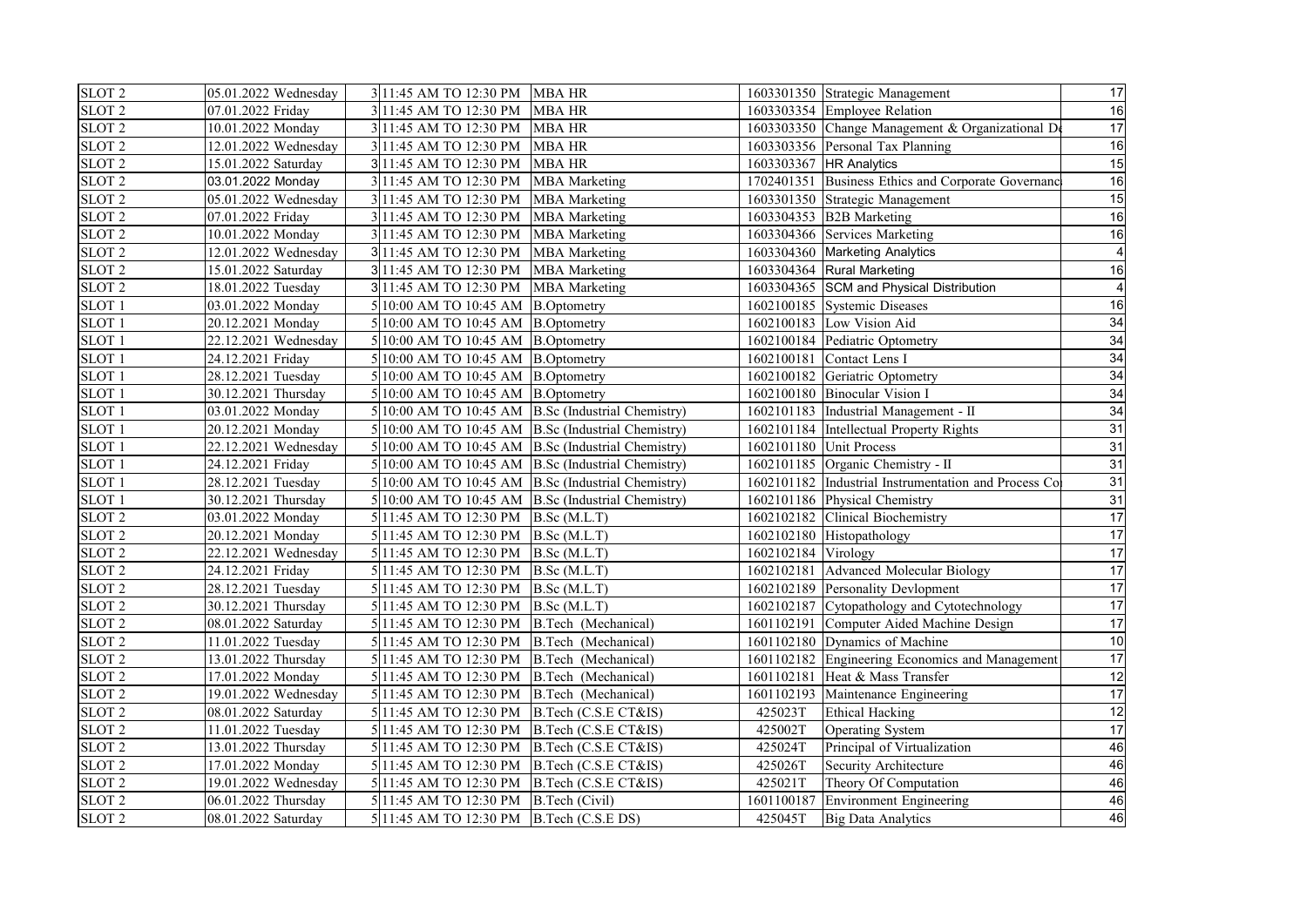| SLOT <sub>2</sub> | 11.01.2022 Tuesday   | 5 11:45 AM TO 12:30 PM B.Tech (C.S.E DS)      |                       | 425002T    | Operating System                                       | 46 |
|-------------------|----------------------|-----------------------------------------------|-----------------------|------------|--------------------------------------------------------|----|
| SLOT <sub>2</sub> | 13.01.2022 Thursday  | 5 11:45 AM TO 12:30 PM B.Tech (C.S.E DS)      |                       | 425046T    | Operations Research                                    |    |
| SLOT <sub>2</sub> | 17.01.2022 Monday    | 5 11:45 AM TO 12:30 PM B.Tech (C.S.E DS)      |                       | 425043T    | R Programming Language                                 |    |
| SLOT <sub>2</sub> | 19.01.2022 Wednesday | 5 11:45 AM TO 12:30 PM B.Tech (C.S.E DS)      |                       | 425041T    | Statistics and Probability - II                        |    |
| SLOT <sub>2</sub> | 08.01.2022 Saturday  | 5 11:45 AM TO 12:30 PM B. Tech (Civil)        |                       |            | 1601100181 Hydrology & Water Resource Engineering      |    |
| SLOT <sub>2</sub> | 11.01.2022 Tuesday   | 5 11:45 AM TO 12:30 PM   B.Tech (Civil)       |                       |            | 1601100196 Railway Bridge and Tunnel Engineering       |    |
| SLOT <sub>2</sub> | 13.01.2022 Thursday  | 5 11:45 AM TO 12:30 PM B.Tech (Civil)         |                       |            | 1601100197 Repair and Rehabilitation of Structure      |    |
| SLOT <sub>2</sub> | 17.01.2022 Monday    | 5 11:45 AM TO 12:30 PM B.Tech (Civil)         |                       |            | 1601100195 Soil Mechanics and Foundation Engineeri     | 18 |
| SLOT <sub>2</sub> | 19.01.2022 Wednesday | 5 11:45 AM TO 12:30 PM B.Tech (Civil)         |                       |            | 1601100194 Vibration of Elastic System                 | 19 |
| SLOT <sub>2</sub> | 06.01.2022 Thursday  | 5 11:45 AM TO 12:30 PM B.Tech (Mechanical)    |                       |            | 1601102192 Applied Thermodynamics                      | 19 |
| SLOT <sub>2</sub> | 08.01.2022 Saturday  | 5 11:45 AM TO 12:30 PM B.Tech (Mechatronics)  |                       |            | 1601103181 Design of Machine Element                   | 19 |
| SLOT <sub>2</sub> | 11.01.2022 Tuesday   | 5 11:45 AM TO 12:30 PM B.Tech (Mechatronics)  |                       |            | 1601103188 Embedded Systems                            | 19 |
| SLOT <sub>2</sub> | 13.01.2022 Thursday  | 5 11:45 AM TO 12:30 PM B.Tech (Mechatronics)  |                       |            | 1601103197 Manufacturing Techniques                    | 19 |
| SLOT <sub>2</sub> | 17.01.2022 Monday    | 5 11:45 AM TO 12:30 PM                        | B.Tech (Mechatronics) |            | 1601103186 Material Technology                         |    |
| SLOT <sub>2</sub> | 20.12.2021 Monday    | 5 11:45 AM TO 12:30 PM                        | <b>BBA</b>            |            | 1603100181 Banking Law & Practice                      | 44 |
| SLOT <sub>2</sub> | 22.12.2021 Wednesday | 5 11:45 AM TO 12:30 PM                        | <b>BBA</b>            |            | 1603100180 Advertising & Public Relations              |    |
| SLOT <sub>2</sub> | 24.12.2021 Friday    | 5 11:45 AM TO 12:30 PM                        | <b>BBA</b>            |            | 1603100182 Human Resource Development                  | 14 |
| SLOT <sub>2</sub> | 28.12.2021 Tuesday   | 5 11:45 AM TO 12:30 PM                        | <b>BBA</b>            |            | 1603100183 Indian Economy                              |    |
| SLOT <sub>2</sub> | 30.12.2021 Thursday  | 5 11:45 AM TO 12:30 PM                        | <b>BBA</b>            |            | 1603100184 Management Information System               |    |
| SLOT <sub>1</sub> | 05.01.2022 Wednesday | 5 10:00 AM TO 10:45 AM BCA CTIS               |                       |            | 1601107182 Application Security                        |    |
| SLOT <sub>2</sub> | 06.01.2022 Thursday  | 5 11:45 AM TO 12:30 PM B.Tech (Mechatronics)  |                       |            | 1601103183 Control System                              |    |
| SLOT <sub>1</sub> | 07.01.2022 Friday    | 5 10:00 AM TO 10:45 AM BCA CTIS               |                       |            | 1601107183 Computer Forensics and Investigation        |    |
| SLOT <sub>1</sub> | 10.01.2022 Monday    | 5 10:00 AM TO 10:45 AM BCA CTIS               |                       |            | 1601107184 Elective -II Fundamental of IT Infrastruct  | 37 |
| SLOT <sub>1</sub> | 12.01.2022 Wednesday | 5 10:00 AM TO 10:45 AM BCA CTIS               |                       |            | 1601107186 Cloud Web Services                          | 37 |
| SLOT <sub>1</sub> | 15.01.2022 Saturday  | 5 10:00 AM TO 10:45 AM BCA CTIS               |                       |            | 1601107180 Cloud Scripting using Paas                  | 37 |
| SLOT <sub>1</sub> | 18.01.2022 Tuesday   | 5 10:00 AM TO 10:45 AM BCA CTIS               |                       |            | 1601107181 Automation and Configuration Manageme       | 37 |
| SLOT <sub>2</sub> | 06.01.2022 Thursday  | 5 11:45 AM TO 12:30 PM B.Tech (C.S.E CT&IS)   |                       | 425025T    | Cryptography                                           |    |
| SLOT <sub>2</sub> | 06.01.2022 Thursday  | 5 11:45 AM TO 12:30 PM B.Tech (C.S.E DS)      |                       | 425044T    | Advanced Machine Learing                               |    |
| SLOT <sub>2</sub> | 04.01.2022 Tuesday   | 7 11:45 AM TO 12:30 PM B.Tech (Mechanical)    |                       | 447010T    | Value Engineering                                      |    |
| SLOT <sub>2</sub> | 21.12.2021 Tuesday   | 7 11:45 AM TO 12:30 PM B.Tech (Mechanical)    |                       | 447006T    | Elective - Rapid Prototyping and Tooling               |    |
| SLOT <sub>2</sub> | 23.12.2021 Thursday  | 7 11:45 AM TO 12:30 PM                        | B.Tech (C.S.E DS)     |            | 1601104220 Design And Analysis of Experiments          |    |
| SLOT <sub>2</sub> | 27.12.2021 Monday    | $7 11:45$ AM TO 12:30 PM B. Tech (Mechanical) |                       | 447002T    | <b>Operations Research</b>                             |    |
| SLOT <sub>2</sub> | 29.12.2021 Wednesday | 7 11:45 AM TO 12:30 PM B.Tech (C.S.E DS)      |                       | 1601104221 | Real Time Data Processing                              |    |
| SLOT <sub>2</sub> | 31.12.2021 Friday    | 7 11:45 AM TO 12:30 PM B.Tech (Mechanical)    |                       | 447004T    | Refrigeration and Air Conditioning                     |    |
| SLOT <sub>2</sub> | 21.12.2021 Tuesday   | 7 11:45 AM TO 12:30 PM B.Tech (C.S.E CT&IS)   |                       |            | 1601105222 Cloud Scripting using Paas                  | 11 |
| SLOT <sub>2</sub> | 23.12.2021 Thursday  | 7 11:45 AM TO 12:30 PM B.Tech (C.S.E CT&IS)   |                       | 1601105221 | Cyber Forensics & Investigatoion                       |    |
| SLOT <sub>2</sub> | 27.12.2021 Monday    | 7 11:45 AM TO 12:30 PM                        | B.Tech (C.S.E CT&IS)  |            | 1601105220 Disaster Recovery and Business Continuit    |    |
| SLOT <sub>2</sub> | 29.12.2021 Wednesday | 7 11:45 AM TO 12:30 PM B.Tech (C.S.E CT&IS)   |                       |            | 1601105226 Elective -II Fundamental of IT Infrastruct  |    |
| SLOT <sub>2</sub> | 31.12.2021 Friday    | 7 11:45 AM TO 12:30 PM B.Tech (C.S.E CT&IS)   |                       |            | 1601105223 Infrastructure Automation                   | 11 |
| SLOT <sub>2</sub> | 21.12.2021 Tuesday   | 7 11:45 AM TO 12:30 PM B.Tech (C.S.E DS)      |                       |            | 1601104222 Artificial Netural Networks                 |    |
| SLOT <sub>2</sub> | 27.12.2021 Monday    | 7 11:45 AM TO 12:30 PM B.Tech (C.S.E DS)      |                       | 1601104223 | Dimention Reduction and model<br>validation Techniques |    |